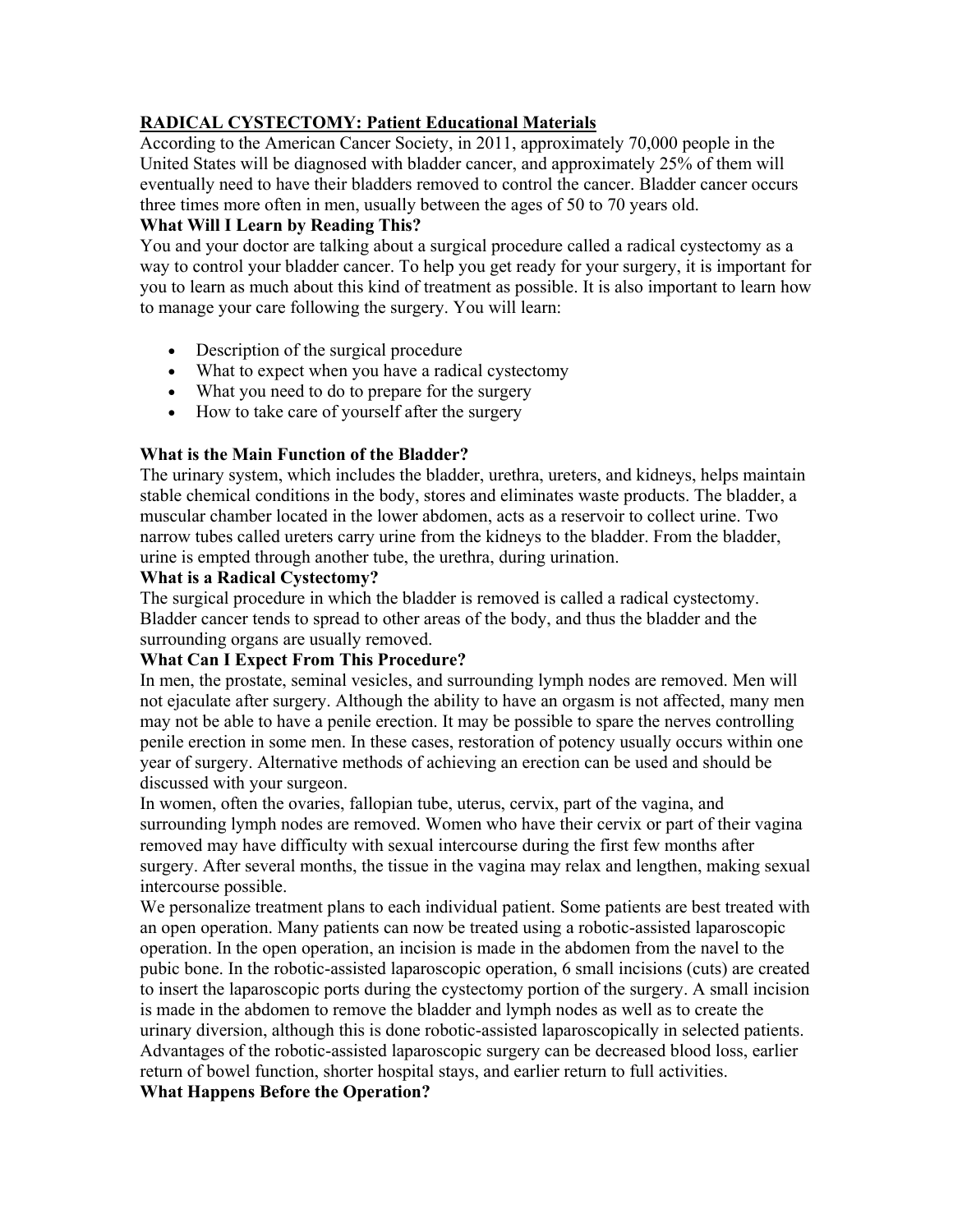You will be admitted to the hospital the day of your operation. The anesthesiology team will talk to you about their portion of the surgery. If you are a candidate, you may receive an epidural, which is a good option to manage post-surgery pain. The usual hospital stay is 6 to 8 days. On the day of surgery, your family can wait for you in the surgical waiting area on the first floor of the Ronald Reagan Hospital. It usually takes 4 to 8 hours to complete this operation. On completion of the operation the surgeon will contact your family there. A portion of your intestines will be used to create the urinary diversion. It is important that the entire intestine be clean before surgery, and that you prepare your gastrointestinal tract prior to admission to the hospital. Your surgeon will provide you specific instructions for the bowel preparation.

### **What Happens After the Operation?**

After the operation, you will be taken to the recovery room until you are awake and stable. Any pain or discomfort will be relieved with medications. Many patients will have an epidural, while others will receive narcotics as needed. Some patients will need to stay in the Intensive Care Unit (ICU), while most will be transferred to a regular hospital room. Depending on the specifics of your surgery, you may have a tube placed into your nose to decompress the stomach. You will be able to start drinking liquids when your intestines begin to recover. Intravenous fluids will provide nutrition in the meantime. Drinking and eating too soon may lead to nausea or vomiting. You will also not have a bowel movement for several days after surgery until the intestines recover.

It is important to sit up and walk starting as early as the day after surgery. This will help prevent serious complications such as pneumonia and blood clots to form in the legs. Nurses and physical therapists will assist you as needed.

When you go home, most patients will be prescribed medication for pain and medication to prevent constipation, a common side effect from pain medication. Some patients may be given antibiotics. Take these as directed.

It takes about 5 working days for the pathology to return. Generally you will still be in the hospital. If not, we will call you with the results. Based on the pathology, we may discuss with you future treatments that may be necessary.

# **When Will I Have My First Follow-up Appointment with my Doctor?**

Call your doctor's office to make an appointment for your post-operative check. Your first doctor visit after your surgery is usually scheduled for 2 to 3 weeks after you leave the hospital.

Even after surgery, you will need to be seen routinely in clinic to make sure the cancer has not returned or to arrange further treatments. Make sure you don't miss any follow-up appointments.

However, if you experience any of the following before your appointment, please call your surgeon's office at any time. After hours you will be able to contact an on-call physician. Occasionally, you may need to be directed to the nearest emergency room.

- You notice any pain or swelling in your legs, sudden chest pain, or shortness of breath
- Expanding redness, tenderness, warmth, or swelling at the incision
- You develop a fever
- You develop severe nausea or vomiting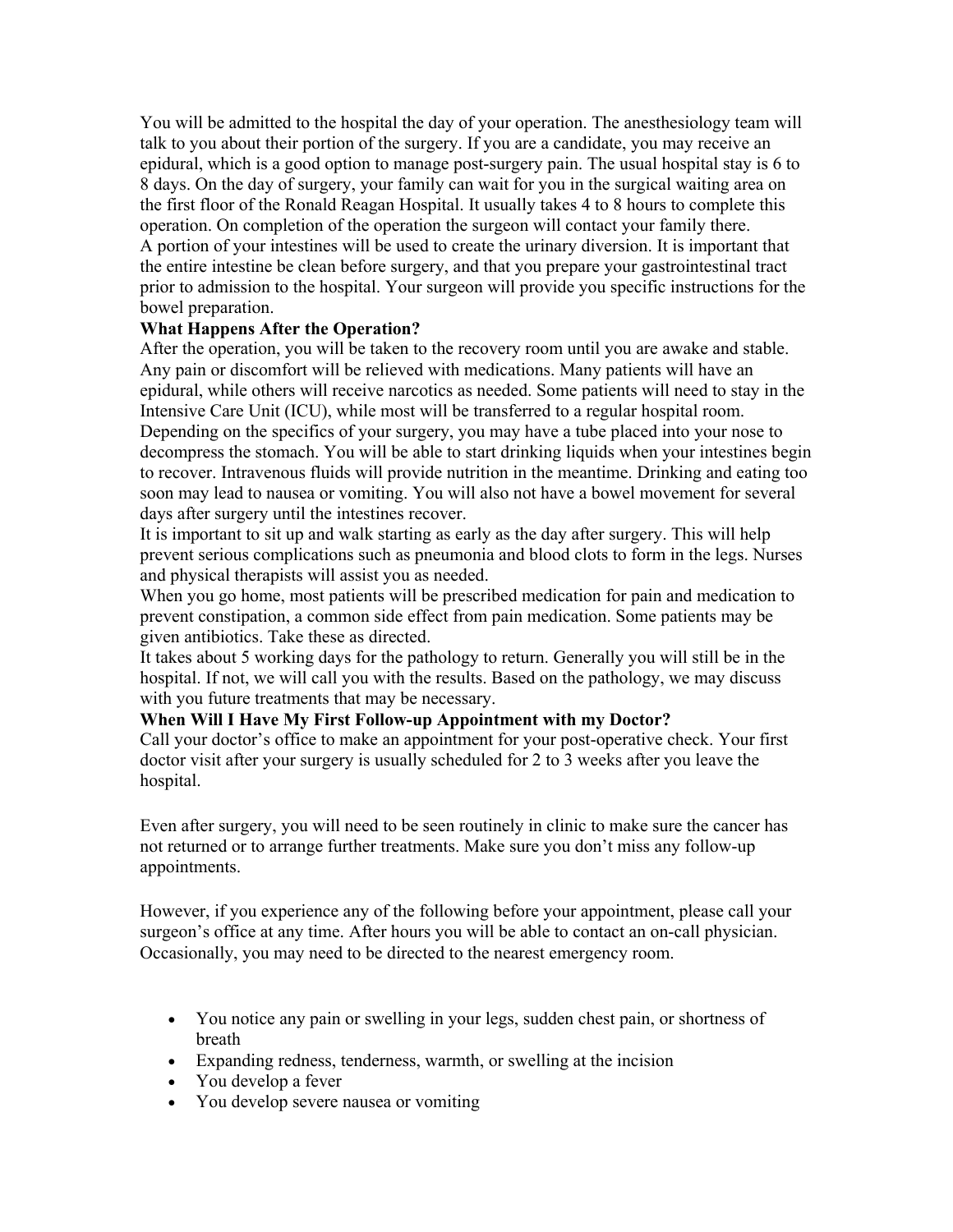- The catheters become completely plugged
- You have any other questions or concerns

### **Will My Physical Activity Be Restricted After Surgery?**

It is critical to remain active even while you are recovering from surgery. Walking every day is important and will speed up the healing process, decrease depression, and increase muscle tone. It takes approximately 6 weeks for the surgical area to heal completely. Please do not do any heavy lifting, strenuous exercises, or excessive stair climbing during this time. You may drive a car 3 to 4 weeks after surgery if you feel well and are not taking any more prescription pain medications.

### **Will I be on a Special Diet After Surgery?**

Specific diet recommendations will be given at the time of discharge. Most patients will be able to eat a regular diet at the time of discharge. However, it is common for the intestines to slow down after this type of surgery, so we recommend eating smaller, more frequent meals, and drinking plenty of liquids until your initialfollow-up appointment.

#### **What is Urinary Diversion?**

A urinary diversion is necessary when the bladder is removed to divert the flow of urine. **What are the Types of Urinary Diversions?**

Once the bladder is separated from the ureters and urethra, it is necessary to provide another way to collect and drain the urine. Several options exist and depend on the overall health of the patient, the extent of cancer, and an individual's motivation and active participation in their care.

In selected patients, a portion of the intestines is used to create a new bladder or **neobladder**. The ureters are joined to one end of the neo-bladder and the other end is connected to the remaining portion of the urethra. The new bladder is constructed in such a way that it will provide a reservoir to store urine and control urine flow. You may urinate in much the same way you do now.

For patients who receive the neo-bladder, you will notice that you will not be able to hold any urine in the neo-bladder initially. This is temporary. Please buy incontinence pads or pull-ups for the first few weeks to months after the surgery. Most patients will gain control of their urine within a few months.

However, at the time of surgery if your urethra is involved with cancer, it will need to be removed and some patients may benefit from creating a **continent diversion**, where one end of the new bladder will be brought out to the side of the abdomen to create a stoma without the use of an appliance bag. A small catheter is then passed through the stoma to drain out the urine and empty the new bladder 4 to 6 times a day.

These options are the most complex reconstruction requiring a motivated individual and both may require the ability to self-catheterize the bladder. For both neo-bladders and continent diversions, you may need to irrigate your new bladder to remove excess mucus. Since the urinary diversion is constructed from the intestine, the presence of mucus in the urine is normal following this surgery.

Some patients are better served by creating a simpler **ileal conduit**. This is created using a shorter portion of intestine between the ureters to a stoma connected to the side of the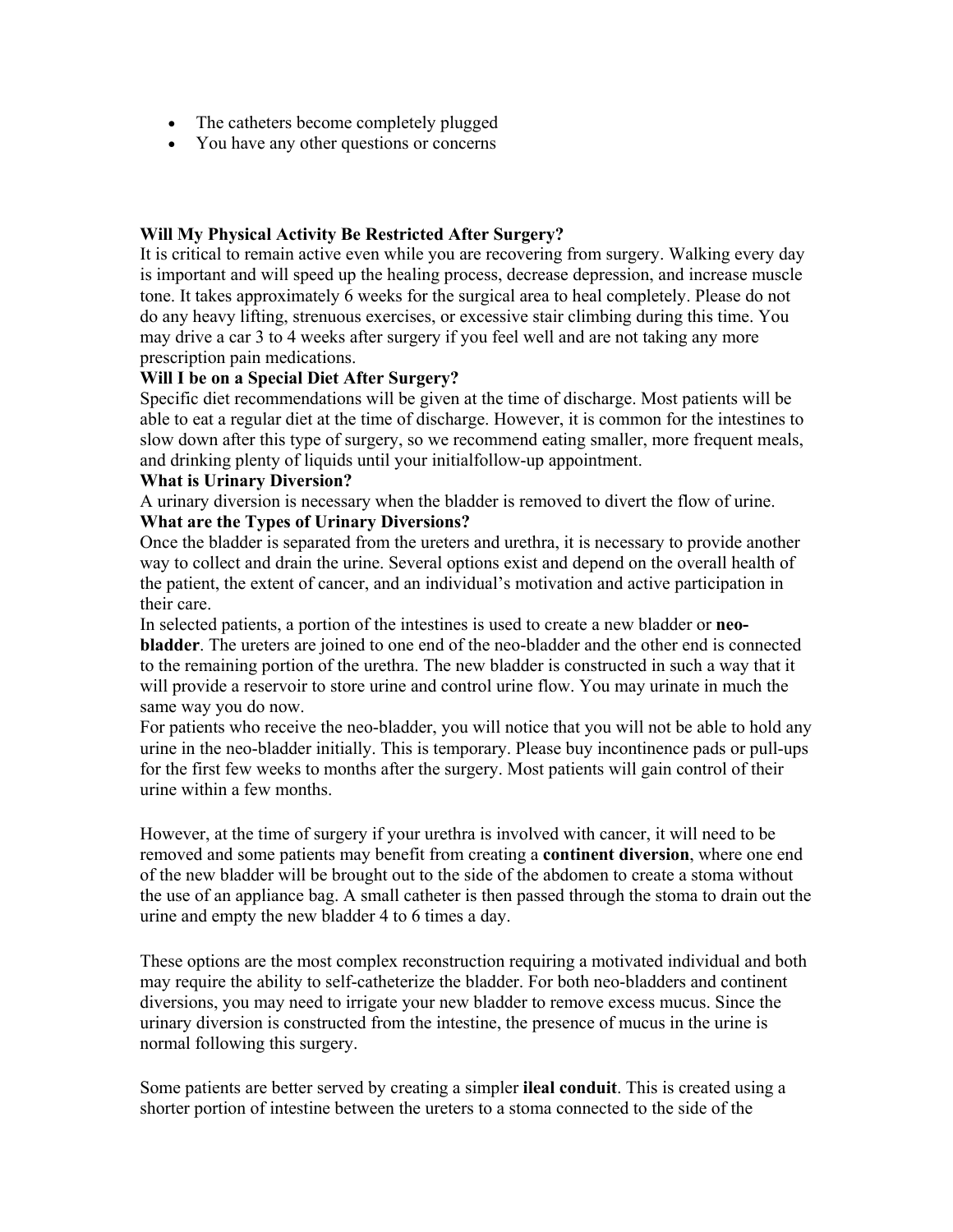abdomen. It acts as a funnel to drain urine from the kidneys to an appliance bag attached to the patient's skin. It has the disadvantages of requiring an ostomy bag, but is a shorter and simpler operation with the least chance of post-operative or long-term complications.

# **What are the Drains Needed For?**

To provide drainage of urine from your kidneys to the urinary diversion, you will have two temporary stents (plastic tubes) that will be visible on the outside of your body. With a neobladder or continent diversion, you will also have 1 to 2 catheters to drain the bladder until it heals. With an ileal conduit, you will have only an appliance over the stoma. All patients will usually also have a temporary drain connected to a bulb to collect extra fluid. This is usually removed before discharge.

Again, since the urinary diversion is constructed from the intestine, the presence of mucus in the urine is normal following this surgery. The mucus will decrease over a period of time. This is especially important for neo-bladders and continent diversions. Immediately after surgery, to prevent the catheters from becoming plugged, it is important that they be regularly flushed with sterile water. You will be given supplies and taught how to irrigate these catheters.

The stents and catheters may stay in place up to 2 to 4 weeks to allow adequate time to heal. The surgeon will let you know when they will be removed.

# **What Kind of Support and Help Can I Expect?**

You will not go through this surgery alone.While in the hospital you will be given instructions on the care of your catheters and stents. A nurse specializing in stomas will see you several times if you have a stoma. For many of our patients, visiting nurses will come to your home daily to help you care for your drains and check on you after you are discharged from the hospital.

A radical cystectomy and urinary diversion can present a difficult emotional adjustment. Support is available to help patients deal with this impact on their lives. A social worker is part of the team to care for patients while in the hospital. Patients or their families can request a social worker to help provide emotional support during this difficult time. After discharge, the social worker can provide names and numbers of support groups. You can call (310) 825- 7171 to talk to the social workers.

### **Questions to Ask Your Doctor**

These questions may be useful to you when you talk to your doctor about your bladder cancer and the radical cystectomy surgical procedure:

- Will I need more treatment after surgery?
- What are the risks of having this surgery?
- Are there side affects to the surgery?

### **Hints for Talking with Your Doctor**

These tips may help you keep track of the information you and your doctor talk about during your visits:

• Make a list of questions you want to ask your doctor before your appointment.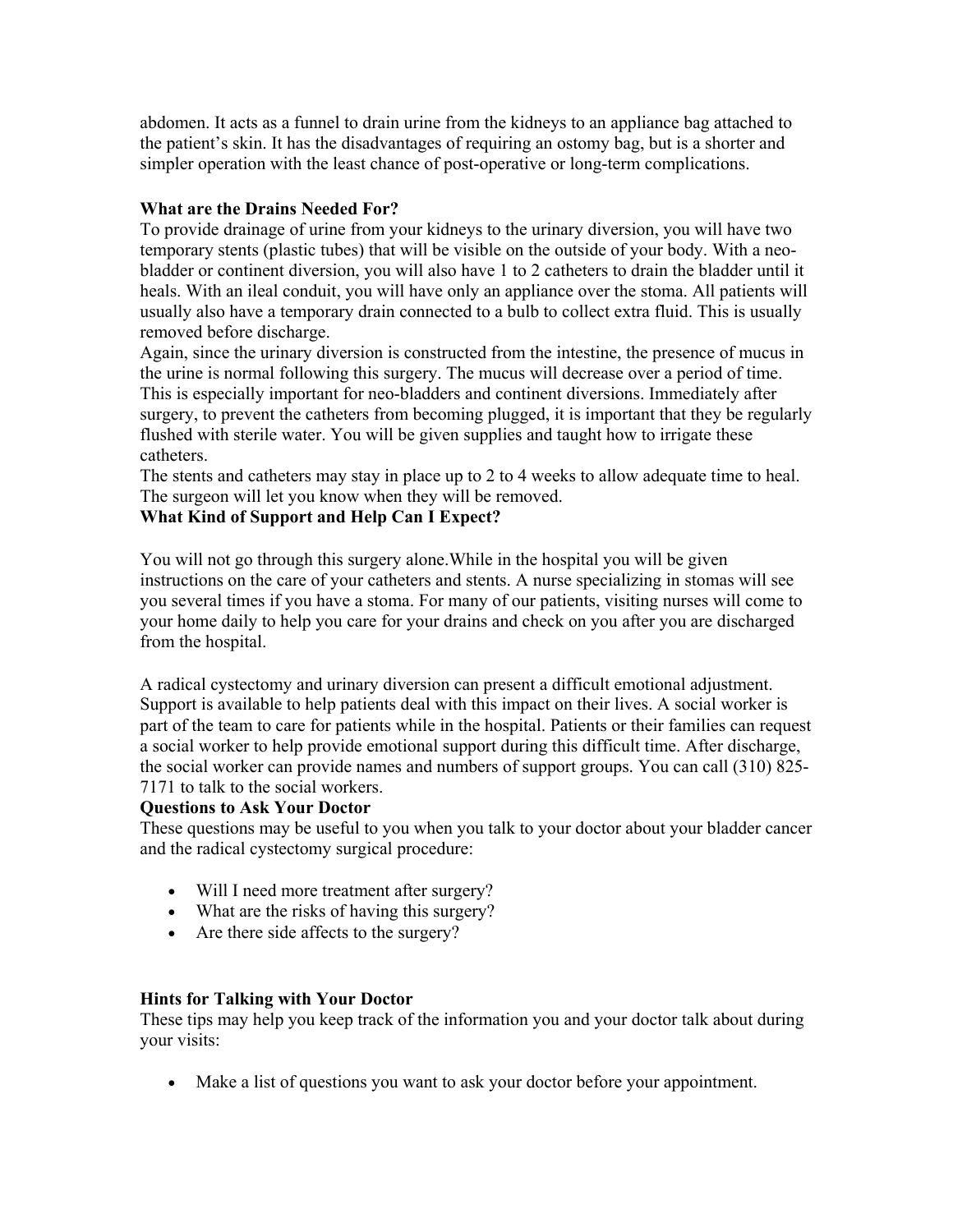- Bring a friend or family member to sit with you while you talk with your doctor. Some people get very nervous when they visit their doctor. Sometimes you can't remember everything that you talk about with your doctor. A friend or family member can help you remember what you and your doctor talked about.
- You, or the person who goes with you, may want to take notes during your appointment.
- Ask your doctor to slow down if you need more time to write down your notes.
- You may want to ask your doctor if you can use a tape recorder during your visit. Take notes from the tape after your visit is over. This way, you can review your talk with your doctor as many times as you want.

# **What Have I Learned by Reading This?**

- What the function of the bladder is,
- What a radical cystectomy is and why you may need to have this procedure,
- How to prepare for the surgery and what to expect after the surgery.

If you have any questions, please talk to your doctor or health care team. It is important that you understand what is going on with your surgery and general healthcare. This knowledge will help you take better care of yourself and feel more in control so that you can get the most from your treatment.

#### **Key Words**

**Bladder:** muscular chamber located in the lower abdomen and acts as a reservoir to collect urine.

**Catheter:** tube placed in the body for removing or putting fluids into the body.

**Ejaculate:** to release semen during an orgasm in a male.

**Fallopian tube:** tube that transports the egg from the ovary to the uterus (the womb). **Ileal Conduit:** acts as a funnel to drain urine from the kidneys to an appliance bag attached to the patient's skin.

**Intestines:** digestive organs including the small intestines and colon.

**Intravenous Fluids:** giving fluids into the veins

**Kidneys:** pair of organs located in the right and left side of the abdomen which clear "poisons" from the blood, regulate acid levels and maintain water balance in the body by getting rid of urine.

**Lymph nodes:** small rounded masses of lymphatic tissue surrounded by a capsule of connective tissue. Lymph nodes filter the lymphatic fluid and store special cells that can trap cancer cells or bacteria that are traveling through the body in the lymph fluid.

**Neo-bladder:** a new bladder created by using a portion of the intestines.

**Ovaries:** produce eggs (ova) and female hormones.

**Penile Erection:** when the penis fills with blood and is rigid.

**Prostate:** gland within the male reproductive system that is located just below the bladder. **Radical Cystectomy:** surgical procedure in which the bladder is removed.

**Robotic-assisted Laparoscopic Operation:** minimally invasive surgery, with the aid of a robotic machine, in which small incisions (cuts) are made in the abdominal wall through which a camera and instruments are placed to perform the operation.